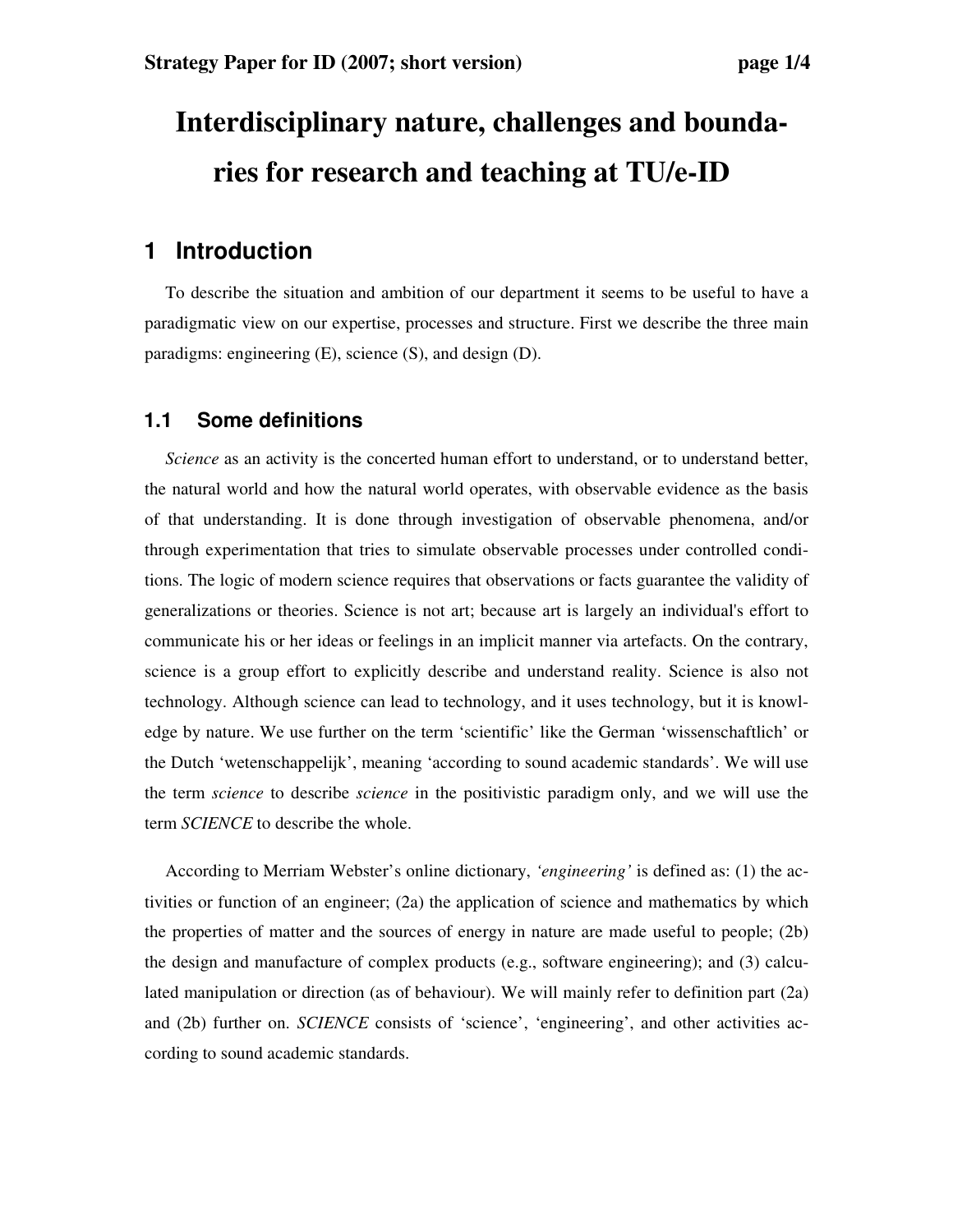*Paradigm* is defined in the Kuhnian sense of a *disciplinary matrix* that is composed of those (a) shared beliefs, (b) values, (c) models, and (d) demonstrative examples that guide a 'community' of theorists and practitioners (Kuhn, 1962, 1974). Dorst (1997) introduced and discussed the two most influential paradigms for design: (a) *positivism* for 'scientific' research and (b) *phenomenology* for 'engineering' research.



Figure 1: Paradigm model of designers (D), engineers (E) and scientists (S).

We hypothesize three barriers that can be used to distinguish the paradigms of the three different disciplines (see Figure 1): designers (D), engineers (E) and scientists (S, in particular social scientists):

- (1) Knowledge representation: explicit (S, E) versus implicit (D)
- (2) View to reality: understanding (S) versus transforming reality (D, E)
- (3) Main focus: technology (E) versus human (D, S)

*Barrier 1*: Engineers (E) and scientists (S) make their results explicit by publishing in journals, books, patents or conference proceedings. Their body of knowledge is externalized and described outside of the individual engineer or scientist. These two communities revise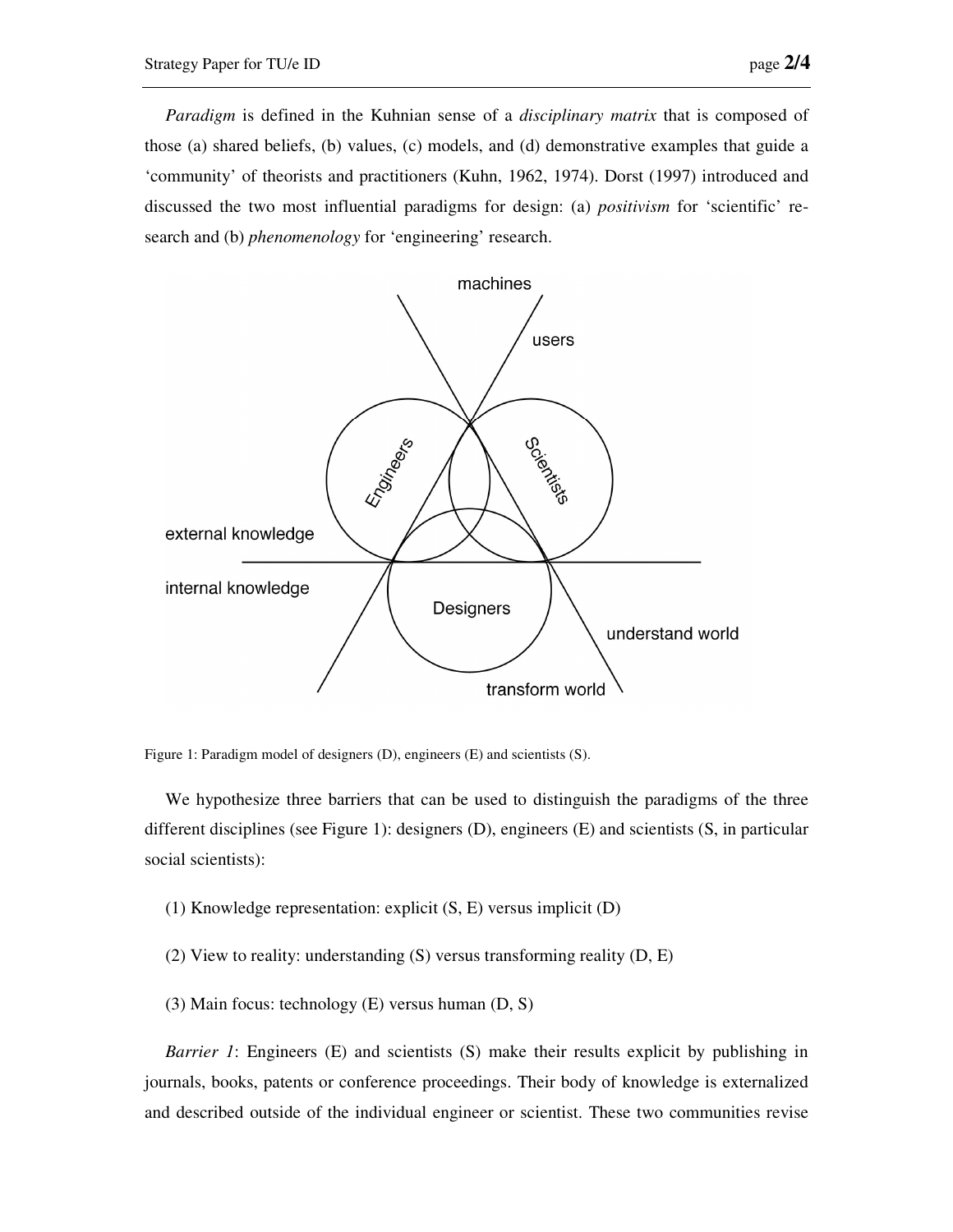their published results through discussions and control tests among peers. On the other side, the results of the designers (D) are mainly represented by their concrete designs as artifacts. The design knowledge necessary to create these designs lies within the individual designer, mainly as implicit knowledge (often referred to as *intuition*). To make better designs, the designer has to become more experienced. After gaining a considerable experience and intuition, designers tend to reflect (Schön, 1991) and publish their views on design, such as Dorst (2003). Still, the foundation of these reflections lay within the individual designer's experiences.

*Barrier 2*: Engineers (E) and designers (D) transform the world into preferred situations (Simon, 1996) while scientists (S) mainly attempt to understand the world through pursue of knowledge covering general truths or the operations of fundamental laws. This difference between (E, D) and (S) is of particular interest to our investigation since a preferred situation could also be 'to know' and since understanding also requires the use of synthesis. The following model illustrates the relationship between 'abstracting' from reality (for understanding) and 'concretisation' (for transforming reality; see Figure 2).

*Barrier 3*: Social scientists (S) and designers (D) are predominantly interested in the human targeted as possible users. Designers are interested in human values, which they transform into requirements and eventually solutions. Scientists in ID are typically associated with the social sciences. They are interested in the users' abilities and behaviours such as perception, cognition and action. Engineers (E) are mainly interested in technology, which does include software for interactive systems. They investigate the structure and operational principles of these technical systems to solve certain problems.

## **2 Design knowledge**

The development and collection of *design knowledge* is the primary goal for the whole research line. This validated knowledge with high predictive power should be formulated in design theories based on high-level design principles, medium-level guidelines, and low-level implementation techniques (e.g., *metrics*). We propose that ID knowledge should be theorygrounded, and development of reusable 'designer-digestible' packets will be an important contribution in the future. We cannot expect industry to make very large big-bang changes to processes, methods and tools, at any rate without substantial evidence of the value derivable from those changes. This, accompanied again by the increased disciplinary maturity, has lead